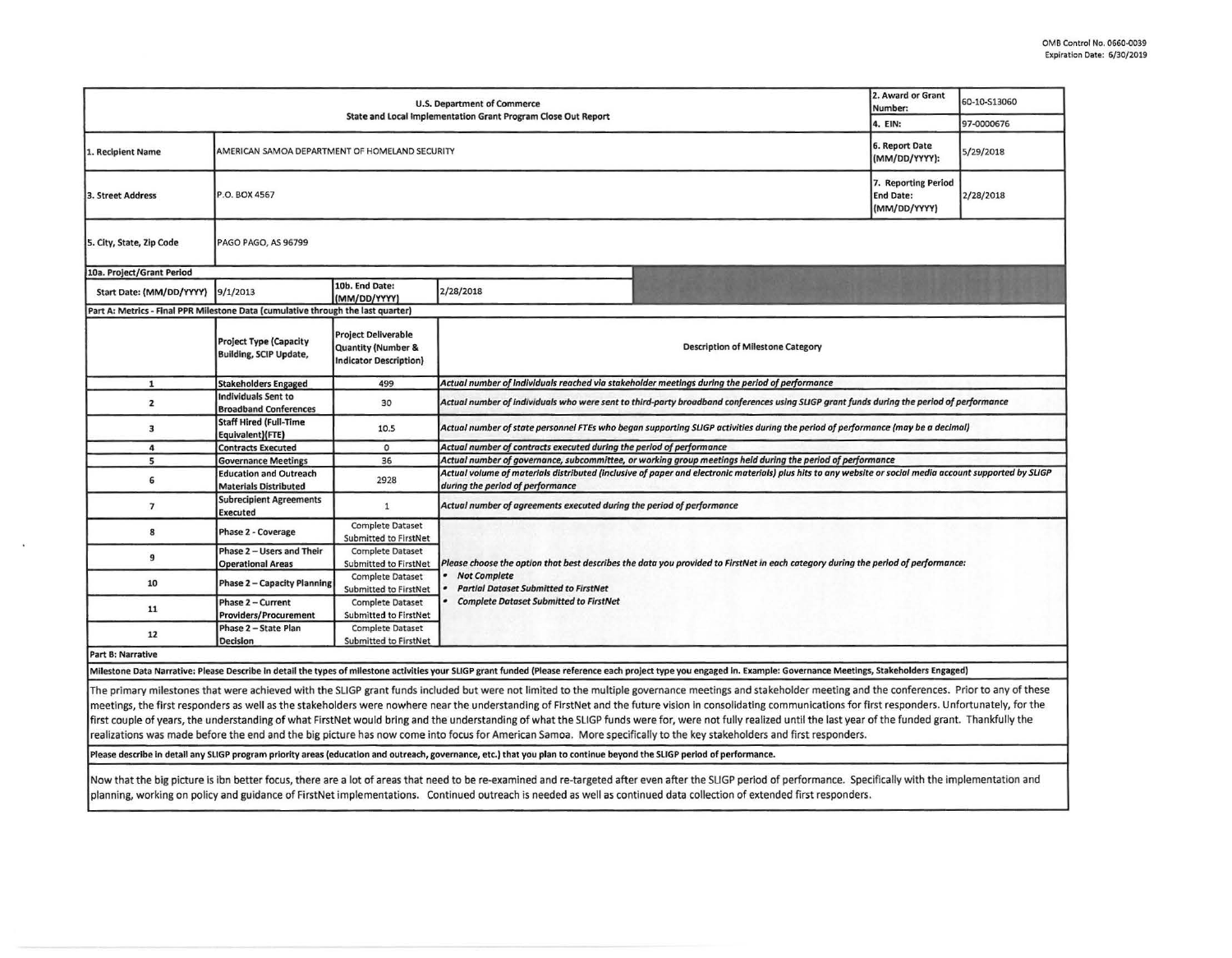## Data collection narrative: Please describe In detail the status of vour SLIGP funded data collection activities.

All data collections activities in support of FirstNet have been completed. However, additional and more focused data collection is now required for local proposes of understanding who the extended first responders are and how to reach out to them for their input and involvement.

## Please describe In detail any data collection activities you plan to continue beyond the SllGP period of performance.

Data collection activities we plan to continue beyond the SLIGP period of performance will include gather information on extended first responders that play a key pivotal role in island disasters but are not considered fir **other state definitions. This list Includes other government department agencies such as Department of Education, Public Works, American samoa Power Authority and Samoan Affairs.** 

## Lessons Learned: Please share any lessons learned or best practices that your organization Implemented during your SUGP project,

The major lesson we learned is to have full time working staff involved in the SLIGP implementation. Our past history shows sporadic staffing with no continuity and this has adversely affected our results. Thankfully we le

Part C: Staffing

Staffing Table - Please provide a summary of all positions funded by SLIGP.

| Name                                      | FTE% | <b>Project(s) Assigned</b>                             | Change    |
|-------------------------------------------|------|--------------------------------------------------------|-----------|
| <b>SWIC</b>                               |      | 100% Oversight of Stakeholders and Governance Meetings | No Change |
| <b>SLIGP Program Coordinator</b>          |      | 75% Oversight of project                               | Removed   |
| Technical/Adminstrative Support Staff (1) |      | 35% Outreach and Educations                            | Removed   |
| Technical/Adminstrative Support Staff (1) |      | 100% IT planning and consulting                        | No Change |
| New Staff - SLIGP Program Manager         |      | 100% Oversight of project                              | No Change |
| Davi Du Cantrocks and Funding             |      |                                                        |           |

Part 0: Contracts and Fundlna

Subcontracts Table - Include all subcontractors engaged during the period of performance. The totals from this table must equal the "Subcontracts Total" In your Budget Worksheet

| Name                                                                                                                                                                                          | <b>Subcontract Purpose</b>                         |             |                                       | <b>Type</b><br>(Vendor/Subrec.) | RFP/RFQ Issued (Y/N)    | <b>Total Federal Funds</b><br>Allocated    | <b>Total Matching Funds</b><br>Allocated                       |                                          |
|-----------------------------------------------------------------------------------------------------------------------------------------------------------------------------------------------|----------------------------------------------------|-------------|---------------------------------------|---------------------------------|-------------------------|--------------------------------------------|----------------------------------------------------------------|------------------------------------------|
| <b>Blue Sky Communications</b>                                                                                                                                                                | Provide Awareness Outreach via local cable channel |             |                                       | Vendor                          | N                       | \$1,835.94                                 |                                                                |                                          |
|                                                                                                                                                                                               |                                                    |             |                                       |                                 |                         |                                            |                                                                |                                          |
|                                                                                                                                                                                               |                                                    |             |                                       |                                 |                         |                                            |                                                                |                                          |
| <b>Budget Worksheet</b>                                                                                                                                                                       |                                                    |             |                                       |                                 |                         |                                            |                                                                |                                          |
| Columns 2, 3 and 4 must match your project budget for the entire award and your final SF 424A. Columns 5, 6, and 7 should list your final budget figures, cumulative through the last quarter |                                                    |             |                                       |                                 |                         |                                            |                                                                |                                          |
| Project Budget Element (1)                                                                                                                                                                    | <b>Federal Funds Awarded (2)</b>                   |             | <b>Approved Matching</b><br>Funds (3) |                                 | <b>Total Budget (4)</b> | <b>Final Federal Funds</b><br>Expended (5) | <b>Final Approved</b><br><b>Matching Funds</b><br>Expended (6) | <b>Final Total funds</b><br>Expended (7) |
| a. Personnel Salaries                                                                                                                                                                         | \$216,975.00                                       |             | \$0.00                                |                                 | \$216,975.00            | \$216,439.24                               | \$0.00                                                         | \$216,439.24                             |
| b. Personnel Fringe Benefits                                                                                                                                                                  | \$36,235.00                                        |             | \$0.00                                | \$36,235.00                     |                         | \$33,223.27                                | \$0.00                                                         | \$33,223.27                              |
| c. Travel                                                                                                                                                                                     | \$122,000.00                                       |             | \$0.00                                |                                 | \$122,000.00            | \$118,701.33                               | \$0.00                                                         | \$118,701.33                             |
| d. Equipment                                                                                                                                                                                  | \$7,950.00                                         |             | \$0.00                                |                                 | \$7,950.00              | \$7,950.00                                 | \$0.00                                                         | \$7,950.00                               |
| e. Materials/Supplies                                                                                                                                                                         |                                                    | \$34,379.00 |                                       | \$34,379.00                     |                         | \$25,090.85                                | \$0.00                                                         | \$25,090.85                              |
| f. Subcontracts Total                                                                                                                                                                         |                                                    | \$9,310.00  |                                       | \$9,310.00                      |                         | \$8,801.75                                 | \$0.00                                                         | \$8,801.75                               |
| g. Other                                                                                                                                                                                      |                                                    | \$20,804.00 |                                       | \$20,804.00                     |                         | \$9,076.96                                 | \$0.00                                                         | \$9,076.96                               |
| Indirect                                                                                                                                                                                      | \$55,277.00                                        |             | \$0.00                                |                                 | \$55,277.00             | \$52,067.25                                | \$0.00                                                         | \$52,067.25                              |
| h. Total Costs                                                                                                                                                                                | \$502,930.00                                       |             | \$0.00                                |                                 | \$502,930.00            | \$471,350.65                               | \$0.00                                                         | \$471,350.65                             |
| i. % of Total                                                                                                                                                                                 | 100%                                               |             | 0%                                    | 100%                            |                         | 94%                                        | 0%                                                             | 94%                                      |